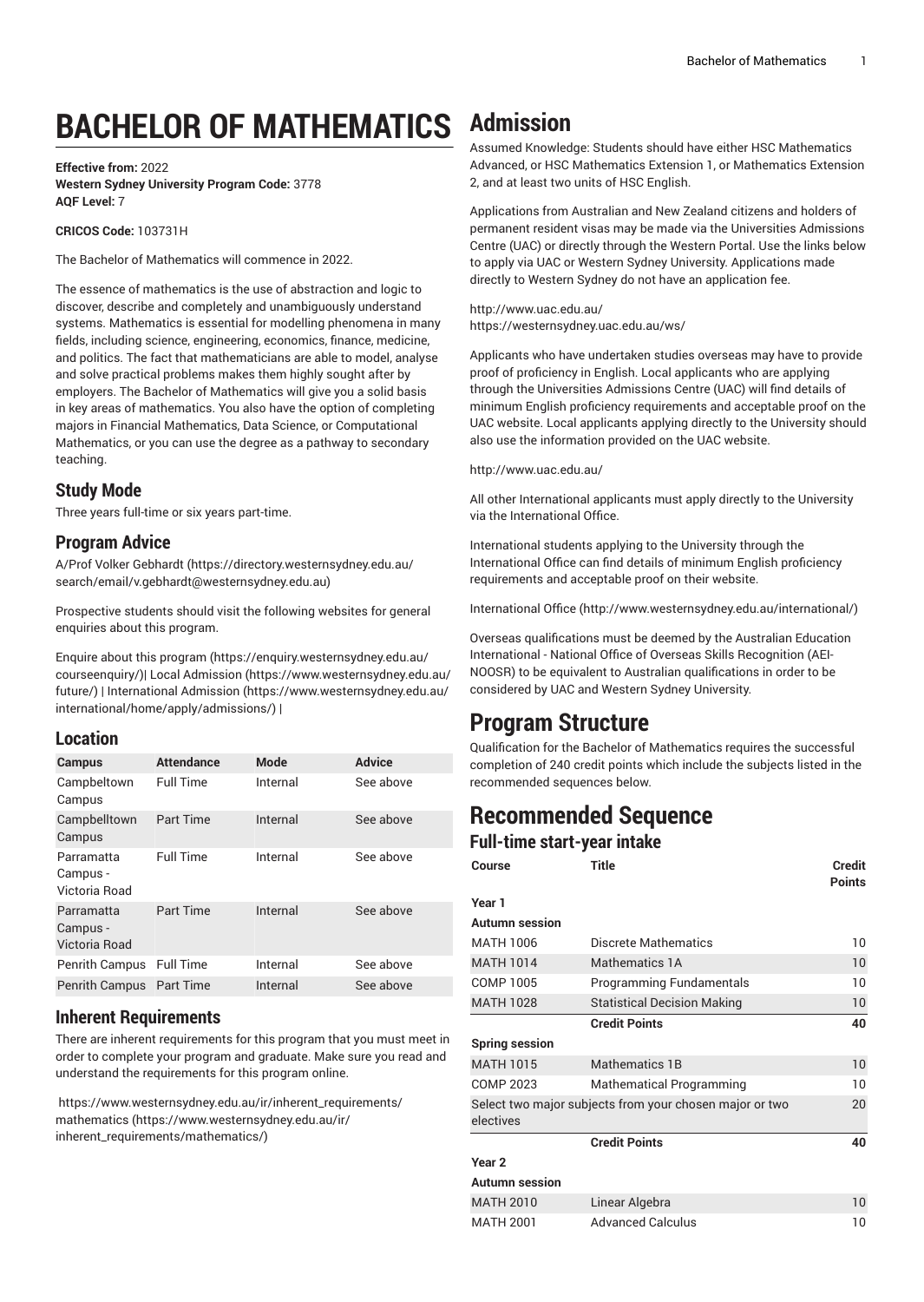| <b>MATH 3012</b>              | Combinatorics                                               | 10            |
|-------------------------------|-------------------------------------------------------------|---------------|
|                               | Select one major subject from your chosen major or one      | 10            |
| elective                      |                                                             |               |
|                               | <b>Credit Points</b>                                        | 40            |
| <b>Spring session</b>         |                                                             |               |
| <b>MATH 2003</b>              | <b>Differential Equations</b>                               | 10            |
| <b>MATH 3007</b>              | <b>Predictive Modelling</b>                                 | 10            |
|                               | From Spring 2022 MATH 3007 Predictive Modelling is replaced |               |
| by COMP 3032 Machine Learning |                                                             |               |
| <b>COMP 3032</b>              | <b>Machine Learning</b>                                     | 10            |
| MATH 3015                     | <b>Groups and Symmetry</b>                                  | 10            |
| elective                      | Select one major subject from your chosen major or one      | 10            |
|                               | <b>Credit Points</b>                                        | 50            |
| Year <sub>3</sub>             |                                                             |               |
| Autumn session                |                                                             |               |
| <b>MATH 3003</b>              | Analysis                                                    | 10            |
| <b>MATH 3013</b>              | <b>Fields and Equations</b>                                 | 10            |
|                               | Select two major subjects from your chosen major or two     | 20            |
| electives                     |                                                             |               |
|                               | <b>Credit Points</b>                                        | 40            |
| <b>Spring session</b>         |                                                             |               |
| <b>MATH 3006</b>              | <b>Mathematical Modelling</b>                               | 10            |
|                               | Students enrolled in T079 Data Science must complete:       | 10            |
| <b>COMP 3035</b>              | <b>Discovery Project</b>                                    |               |
|                               | All students NOT enrolled in T079 must complete             |               |
| <b>MATH 3016</b>              | <b>Mathematics Project</b>                                  |               |
| chosen major or two electives | And all students must complete two major subjects from your | 20            |
|                               | <b>Credit Points</b>                                        | 40            |
|                               | <b>Total Credit Points</b>                                  | 250           |
|                               |                                                             |               |
| Part-time start-year intake   |                                                             |               |
| Course                        | <b>Title</b>                                                | Credit        |
|                               |                                                             | <b>Points</b> |
| Year 1                        |                                                             |               |
| Autumn session                |                                                             |               |
| MATH 1006                     | Discrete Mathematics                                        | 10            |
| <b>COMP 1005</b>              | <b>Programming Fundamentals</b>                             | 10            |
|                               | <b>Credit Points</b>                                        | 20            |
| <b>Spring session</b>         |                                                             |               |
| <b>COMP 2023</b>              | <b>Mathematical Programming</b>                             | 10            |
|                               | Select one major subject from your chosen major or one      | 10            |
| elective                      |                                                             |               |
|                               | <b>Credit Points</b>                                        | 20            |
| Year <sub>2</sub>             |                                                             |               |
| <b>Autumn session</b>         |                                                             |               |
| <b>MATH 1014</b>              | Mathematics 1A                                              | 10            |
| <b>MATH 1028</b>              | <b>Statistical Decision Making</b>                          | 10            |
|                               | Credit Points                                               | 20            |
| <b>Spring session</b>         |                                                             |               |
| <b>MATH 1015</b>              | Mathematics 1B                                              | 10            |
|                               | Select one major subject from your chosen major or one      | 10            |
| elective                      |                                                             |               |
|                               | <b>Credit Points</b>                                        | 20            |

| Year 3                        |                                                             |     |
|-------------------------------|-------------------------------------------------------------|-----|
| <b>Autumn</b> session         |                                                             |     |
| <b>MATH 2010</b>              | Linear Algebra                                              | 10  |
| <b>MATH 2001</b>              | <b>Advanced Calculus</b>                                    | 10  |
|                               | <b>Credit Points</b>                                        | 20  |
| <b>Spring session</b>         |                                                             |     |
| <b>MATH 2003</b>              | <b>Differential Equations</b>                               | 10  |
| <b>MATH 3007</b>              | <b>Predictive Modelling</b>                                 | 10  |
| by COMP 3032 Machine Learning | From Spring 2022 MATH 3007 Predictive Modelling is replaced |     |
| <b>COMP 3032</b>              | Machine Learning                                            | 10  |
|                               | <b>Credit Points</b>                                        | 30  |
| Year 4                        |                                                             |     |
| <b>Autumn</b> session         |                                                             |     |
| <b>MATH 3012</b>              | Combinatorics                                               | 10  |
| elective                      | Select one major subject from your chosen major or one      | 10  |
|                               | <b>Credit Points</b>                                        | 20  |
| <b>Spring session</b>         |                                                             |     |
| <b>MATH 3015</b>              | <b>Groups and Symmetry</b>                                  | 10  |
|                               | Select one major subject from your chosen major or one      | 10  |
| elective                      |                                                             |     |
|                               | <b>Credit Points</b>                                        | 20  |
| Year 5                        |                                                             |     |
| <b>Autumn session</b>         |                                                             |     |
| <b>MATH 3003</b>              | Analysis                                                    | 10  |
| elective                      | Select one major subject from your chosen major or one      | 10  |
|                               | <b>Credit Points</b>                                        | 20  |
| <b>Spring session</b>         |                                                             |     |
| <b>MATH 3006</b>              | <b>Mathematical Modelling</b>                               | 10  |
| elective                      | Select one major subject from your chosen major or one      | 10  |
|                               | <b>Credit Points</b>                                        | 20  |
| Year 6                        |                                                             |     |
| Autumn session                |                                                             |     |
| <b>MATH 3013</b>              | <b>Fields and Equations</b>                                 | 10  |
| elective                      | Select one major subject from your chosen major or one      | 10  |
|                               | <b>Credit Points</b>                                        | 20  |
| <b>Spring session</b>         |                                                             |     |
|                               | Students enrolled in T079 Data Science must complete:       | 10  |
| COMP 3035                     | Discovery Project                                           |     |
|                               | All students NOT enrolled in T079 must complete             |     |
| <b>MATH 3016</b>              | <b>Mathematics Project</b>                                  |     |
| chosen major or one elective  | And all students must complete one major subject from your  | 10  |
|                               | <b>Credit Points</b>                                        | 20  |
|                               | <b>Total Credit Points</b>                                  | 250 |

# **Recommended Majors**

[Computational](https://hbook.westernsydney.edu.au/majors-minors/computational-mathematics-ug-testamur-major/) Mathematics, Testamur Major ([https://](https://hbook.westernsydney.edu.au/majors-minors/computational-mathematics-ug-testamur-major/) [hbook.westernsydney.edu.au/majors-minors/computational](https://hbook.westernsydney.edu.au/majors-minors/computational-mathematics-ug-testamur-major/)[mathematics-ug-testamur-major/\)](https://hbook.westernsydney.edu.au/majors-minors/computational-mathematics-ug-testamur-major/)

Data Science, [Testamur](https://hbook.westernsydney.edu.au/majors-minors/data-science-ug-testamur-major/) Major ([https://hbook.westernsydney.edu.au/](https://hbook.westernsydney.edu.au/majors-minors/data-science-ug-testamur-major/) [majors-minors/data-science-ug-testamur-major/\)](https://hbook.westernsydney.edu.au/majors-minors/data-science-ug-testamur-major/)